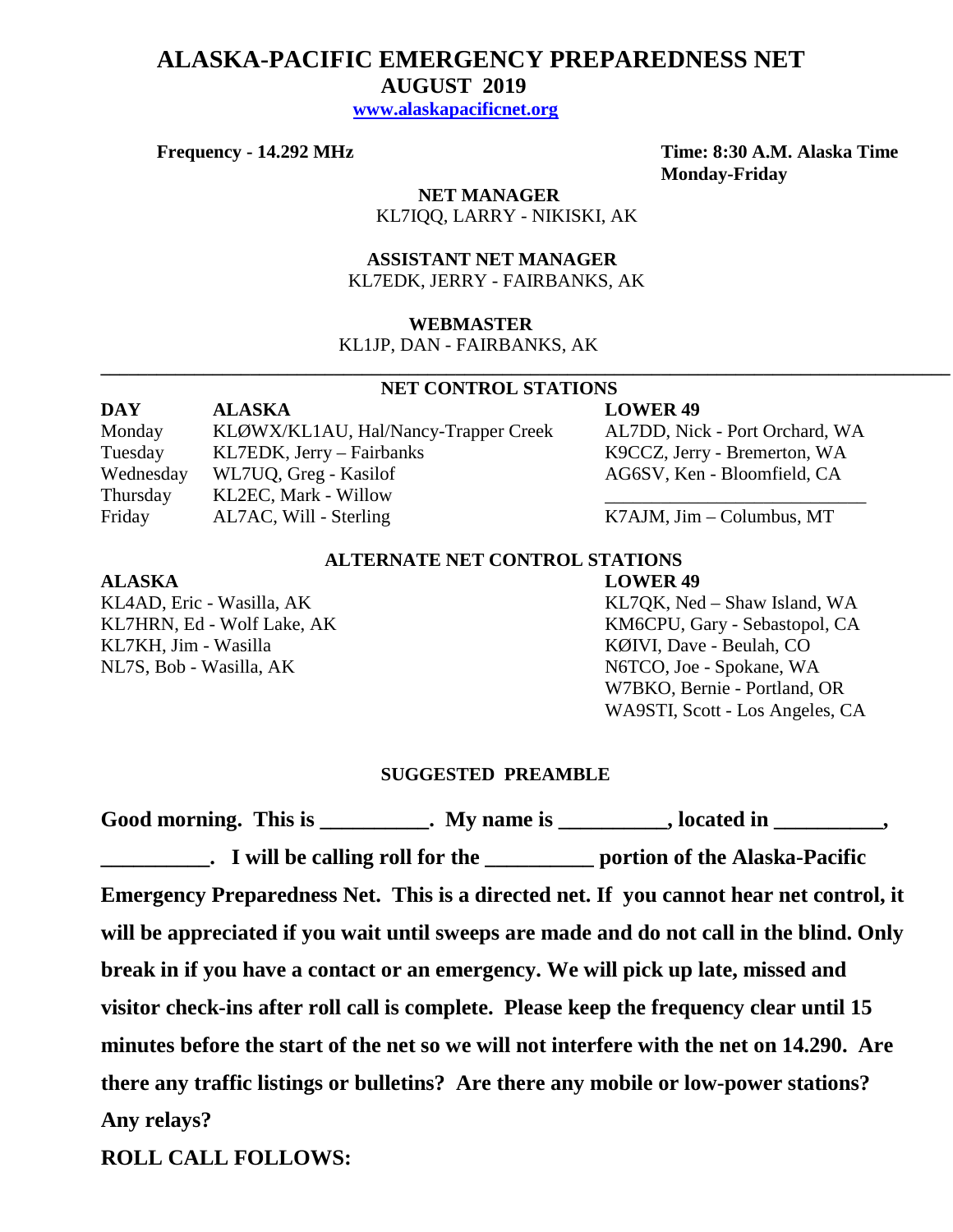|             | LOWER 49 - AUGUST 2019 |                     | <b>DATE</b> | <b>DATE</b> | <b>DATE</b> | <b>DATE</b> | <b>DATE</b> | <b>DATE</b> |
|-------------|------------------------|---------------------|-------------|-------------|-------------|-------------|-------------|-------------|
|             |                        |                     |             |             |             |             |             |             |
| KJ6LJK      | Richard                | Angels Camp, CA     |             |             |             |             |             |             |
| N6TEZ       | Al                     | Anza, CA            |             |             |             |             |             |             |
|             |                        |                     |             |             |             |             |             |             |
| KL7HM       | Hugh                   | Apache Junction, AZ |             |             |             |             |             |             |
| N7GK        | Gary                   | Ashland, OR         |             |             |             |             |             |             |
|             |                        |                     |             |             |             |             |             |             |
| W7ZF        | Herb                   | Bellevue, WA        |             |             |             |             |             |             |
| KØIVI       | Dave                   | Beulah, CO          |             |             |             |             |             |             |
|             |                        |                     |             |             |             |             |             |             |
| AG6SV       | Ken                    | Bloomfield, CA      |             |             |             |             |             |             |
| K9CCZ       | Jerry                  | Bremerton, WA       |             |             |             |             |             |             |
|             |                        |                     |             |             |             |             |             |             |
| K7AJM       | Jim                    | Columbus, MT        |             |             |             |             |             |             |
| K7OOS       |                        |                     |             |             |             |             |             |             |
|             | Harold                 | Coos Bay, OR        |             |             |             |             |             |             |
| W7BBA       | Jim'                   | Cottage Grove, OR   |             |             |             |             |             |             |
|             |                        |                     |             |             |             |             |             |             |
| VE6NL       | Neal                   | Empress, AB         |             |             |             |             |             |             |
| W7RMH       | Rick                   | Everett, WA         |             |             |             |             |             |             |
|             |                        |                     |             |             |             |             |             |             |
| W7ADB       | John                   | Federal Way, WA     |             |             |             |             |             |             |
| AF7MU       | <b>Rusty</b>           | Florence, OR        |             |             |             |             |             |             |
|             |                        |                     |             |             |             |             |             |             |
| KA6WAG      | Robert                 | Florence, OR        |             |             |             |             |             |             |
| K7LWF       | Lyman                  | Gig Harbor, WA      |             |             |             |             |             |             |
|             |                        |                     |             |             |             |             |             |             |
| N7HRO       | Dennis                 | Hot Springs, SD     |             |             |             |             |             |             |
| <b>AL1R</b> | Jim                    | Indianola, WA       |             |             |             |             |             |             |
|             |                        |                     |             |             |             |             |             |             |
| W7ISP       | Mike                   | Ione, WA            |             |             |             |             |             |             |
| VE7EFF      | Jeff                   | Kelowna, BC         |             |             |             |             |             |             |
|             |                        |                     |             |             |             |             |             |             |
| KK7HK       | Tom                    | Lebanon, OR         |             |             |             |             |             |             |
| W7DRT       | Don                    | Longbranch, WA      |             |             |             |             |             |             |
|             |                        |                     |             |             |             |             |             |             |

 $\overline{\mathcal{N}}$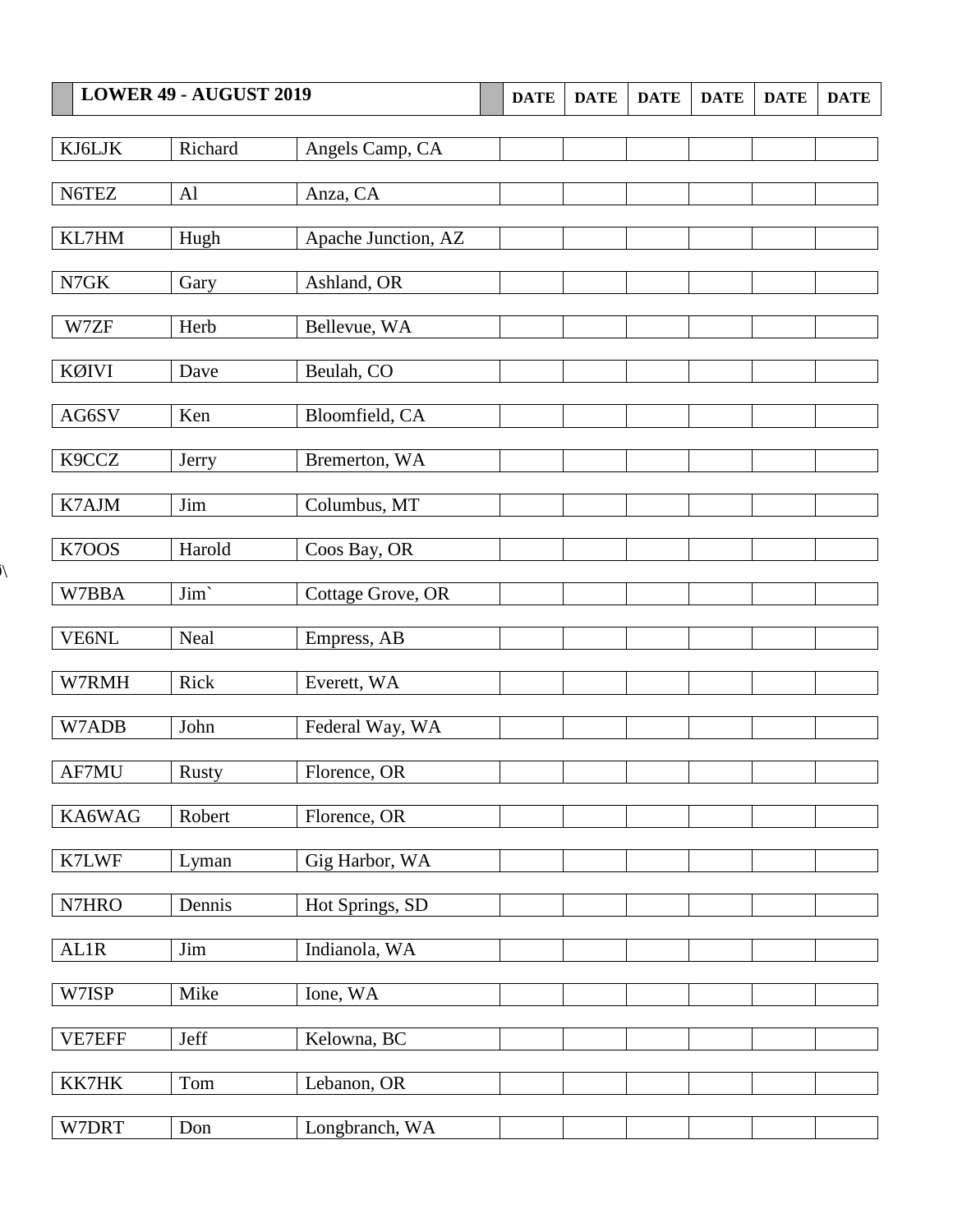| WA9STI                      | Scott        | Los Angeles, CA    |  |  |  |
|-----------------------------|--------------|--------------------|--|--|--|
| KA7ZEM                      | Jerry        | Mesa, AZ           |  |  |  |
| AL7KV                       | Phil         | Olympia, WA        |  |  |  |
| N6BOW                       | Doug         | Paradise, CA       |  |  |  |
|                             |              |                    |  |  |  |
| KF7RCO                      | Roeland      | Phoenix, AZ        |  |  |  |
| K6YBV                       | Bob          | Placerville, CA    |  |  |  |
| $\ensuremath{\text{N7ILZ}}$ | Vern         | Portland, OR       |  |  |  |
| W7BKO                       | Bernie       | Portland, OR       |  |  |  |
| AL7DD                       | <b>Nick</b>  | Port Orchard, WA   |  |  |  |
| KB7PYF                      | Charlie      | Poulsbo, WA        |  |  |  |
| <b>NØRYK</b>                | Jack         | Prineville, OR     |  |  |  |
| KX6Q                        | Les          | Redding, CA        |  |  |  |
| K7GU                        | Karl         | Santa, ID          |  |  |  |
| K7SK                        | <b>Steve</b> | Seattle, WA        |  |  |  |
| KM6CPU                      | Gary         | Sebastopol, CA     |  |  |  |
| KL7QK                       | Ned          | Shaw Island, WA    |  |  |  |
| N6TCO                       | Joe          | Spokane, WA        |  |  |  |
| AK7YT                       | Glenn        | Stockton, CA       |  |  |  |
| WA6PWP                      | <b>Bill</b>  | Stockton, CA       |  |  |  |
| KL7SK                       | Art          | Tumwater, WA       |  |  |  |
| $\text{KL7LL}$              | John         | Valley, WA         |  |  |  |
| KA7ZQW                      | Terry        | Vancouver, WA      |  |  |  |
| W6SGJ                       | Dick         | Vancouver, WA      |  |  |  |
| W7UMX                       | <b>MARS</b>  | Whidbey Island, WA |  |  |  |
| W9JDW                       | Jim          | Washington, IN     |  |  |  |
| $\mbox{AL7D}$               | Dave         | Yuma, AZ           |  |  |  |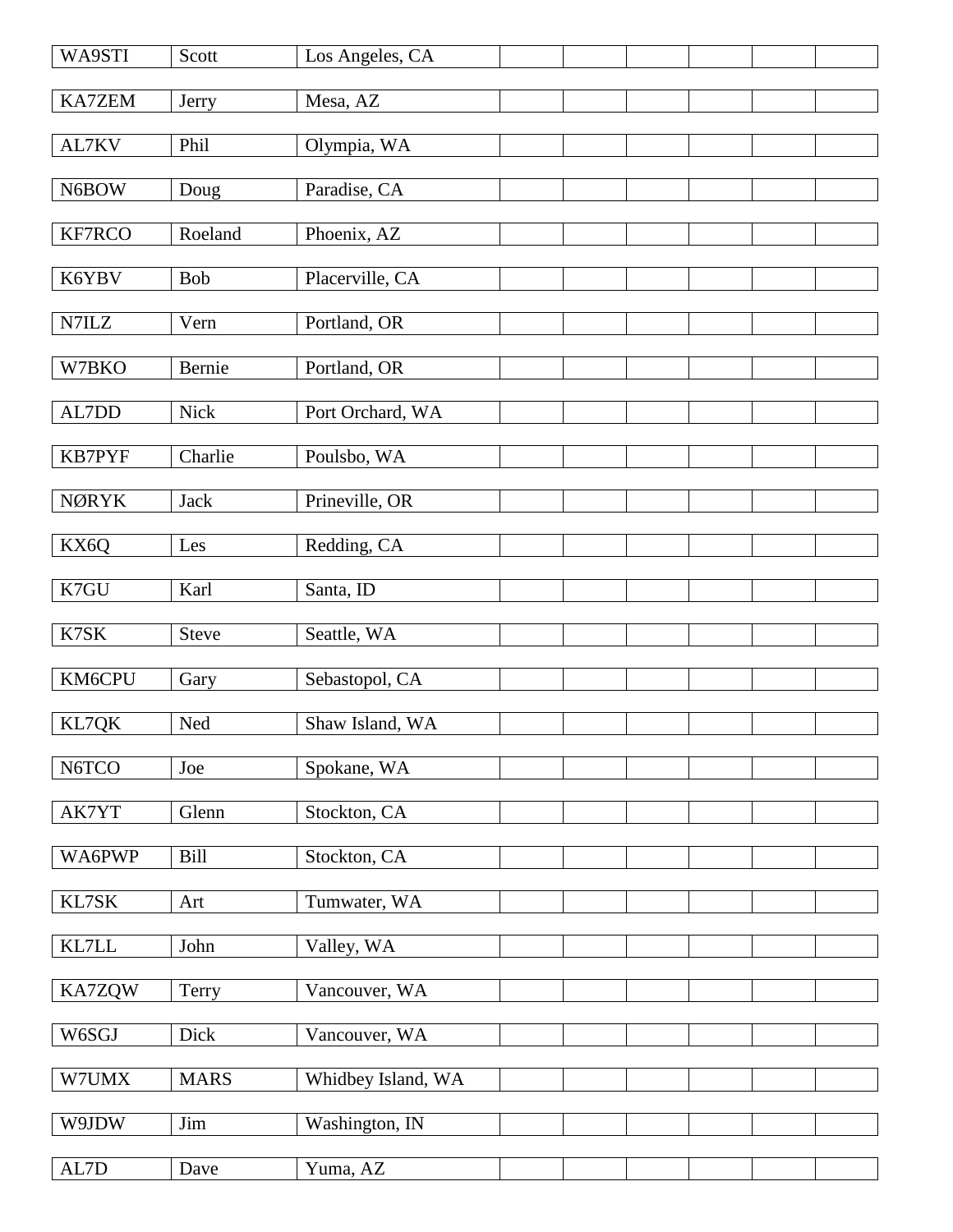| <b>SOUTH-49 TOTAL</b>                       |  |  |  |
|---------------------------------------------|--|--|--|
|                                             |  |  |  |
| <b>TOTAL CHECK-INS (INCLUDING VISITORS)</b> |  |  |  |
|                                             |  |  |  |
| <b>TOTAL FORMAL TRAFFIC</b>                 |  |  |  |

|                |             | VISITORS - AUGUST 2019 - LOWER 49 | <b>DATE</b> | <b>DATE</b> | <b>DATE</b> | <b>DATE</b> | <b>DATE</b> | <b>DATE</b> |
|----------------|-------------|-----------------------------------|-------------|-------------|-------------|-------------|-------------|-------------|
| <b>STATION</b> | <b>NAME</b> | <b>LOCATION</b>                   |             |             |             |             |             |             |
|                |             |                                   |             |             |             |             |             |             |
|                |             |                                   |             |             |             |             |             |             |
|                |             |                                   |             |             |             |             |             |             |
|                |             |                                   |             |             |             |             |             |             |
|                |             |                                   |             |             |             |             |             |             |
|                |             |                                   |             |             |             |             |             |             |
|                |             |                                   |             |             |             |             |             |             |
|                |             |                                   |             |             |             |             |             |             |
|                |             |                                   |             |             |             |             |             |             |
|                |             |                                   |             |             |             |             |             |             |
|                |             |                                   |             |             |             |             |             |             |
|                |             |                                   |             |             |             |             |             |             |
|                |             |                                   |             |             |             |             |             |             |
|                |             |                                   |             |             |             |             |             |             |
|                |             |                                   |             |             |             |             |             |             |
|                |             |                                   |             |             |             |             |             |             |
|                |             |                                   |             |             |             |             |             |             |
|                |             |                                   |             |             |             |             |             |             |
|                |             |                                   |             |             |             |             |             |             |
|                |             |                                   |             |             |             |             |             |             |
|                |             |                                   |             |             |             |             |             |             |
|                |             |                                   |             |             |             |             |             |             |
|                |             |                                   |             |             |             |             |             |             |
|                |             |                                   |             |             |             |             |             |             |
|                |             |                                   |             |             |             |             |             |             |
|                |             |                                   |             |             |             |             |             |             |
|                |             |                                   |             |             |             |             |             |             |
|                |             |                                   |             |             |             |             |             |             |
|                |             |                                   |             |             |             |             |             |             |
|                |             |                                   |             |             |             |             |             |             |
|                |             |                                   |             |             |             |             |             |             |
|                |             |                                   |             |             |             |             |             |             |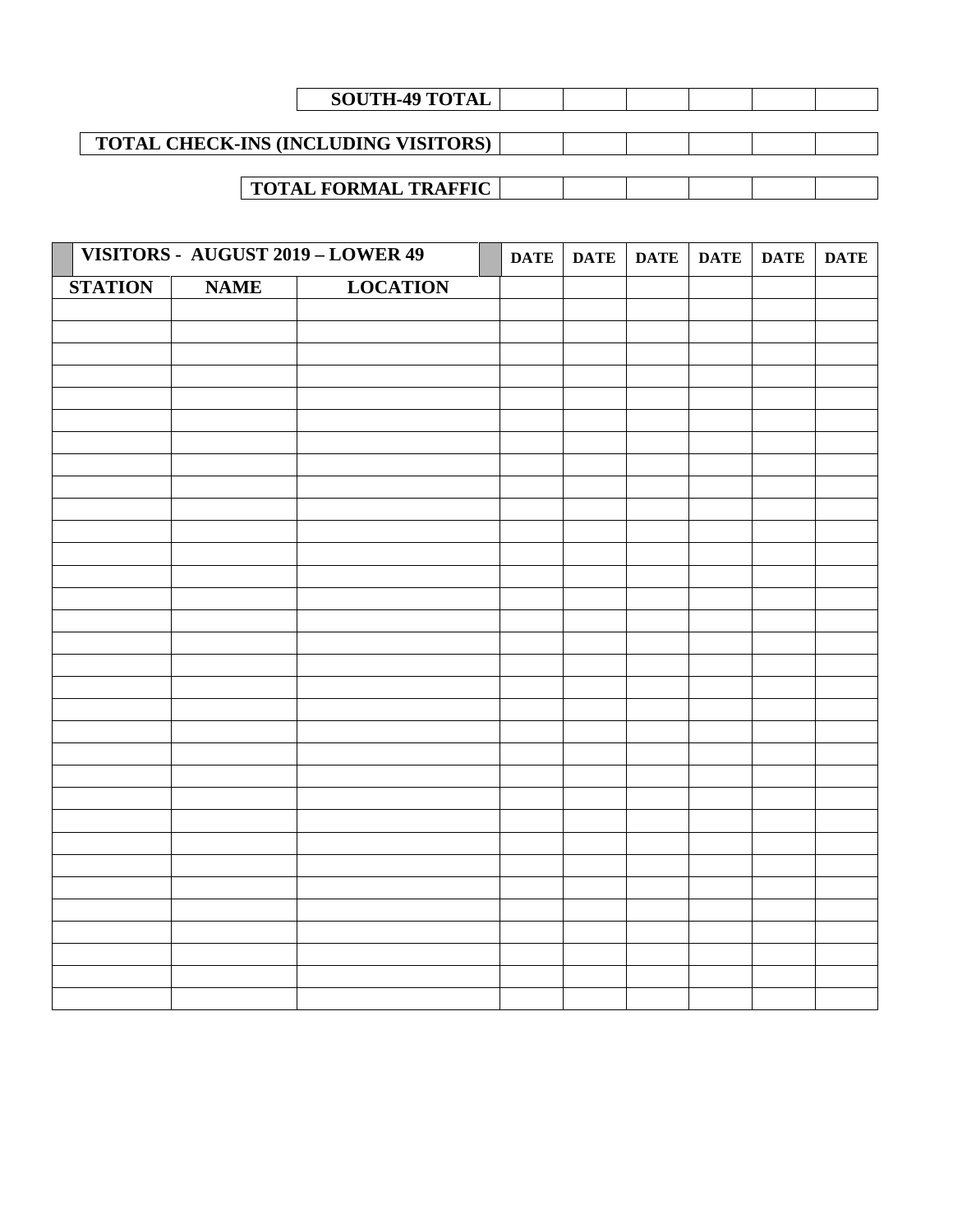|                | <b>ALASKA - AUGUST 2019</b> |                            | <b>DATE</b> | <b>DATE</b> | <b>DATE</b> | <b>DATE</b> | <b>DATE</b> | <b>DATE</b> |
|----------------|-----------------------------|----------------------------|-------------|-------------|-------------|-------------|-------------|-------------|
| <b>STATION</b> | <b>NAME</b>                 | <b>LOCATION</b>            |             |             |             |             |             |             |
|                |                             |                            |             |             |             |             |             |             |
| KL7ICB         | John                        | Anchorage, AK              |             |             |             |             |             |             |
|                |                             |                            |             |             |             |             |             |             |
| KL7QZ          | John                        | Anchorage, AK              |             |             |             |             |             |             |
|                |                             |                            |             |             |             |             |             |             |
| KL7YK          | Ron                         | Anchorage, AK              |             |             |             |             |             |             |
|                |                             |                            |             |             |             |             |             |             |
| KL4QG          | Joe                         | Bethel, AK                 |             |             |             |             |             |             |
|                |                             |                            |             |             |             |             |             |             |
| KL2EC          | Mark                        | Caswell Lakes, AK          |             |             |             |             |             |             |
| KL2GS          | Mac                         |                            |             |             |             |             |             |             |
|                |                             | Central, AK                |             |             |             |             |             |             |
| ALØU           | Art                         | Council, AK                |             |             |             |             |             |             |
|                |                             |                            |             |             |             |             |             |             |
| <b>KLØHI</b>   | Claudia                     | Council, AK                |             |             |             |             |             |             |
|                |                             |                            |             |             |             |             |             |             |
| AL7AQ          | <b>Bruce</b>                | Excursion Inlet, AK        |             |             |             |             |             |             |
| KL7WJ          | Debbie                      | <b>Excursion Inlet, AK</b> |             |             |             |             |             |             |
|                |                             |                            |             |             |             |             |             |             |
| AL7Y           | Scott                       | Fairbanks, AK              |             |             |             |             |             |             |
|                |                             |                            |             |             |             |             |             |             |
| KG5MIO         | Nick                        | Fairbanks, AK              |             |             |             |             |             |             |
|                |                             |                            |             |             |             |             |             |             |
| KL7EBF         | Bob                         | Fairbanks, AK              |             |             |             |             |             |             |
|                |                             |                            |             |             |             |             |             |             |
| KL7EDK         | Jerry                       | Fairbanks, AK              |             |             |             |             |             |             |
|                |                             |                            |             |             |             |             |             |             |
| <b>KL7FQQ</b>  | Rose                        | Fairbanks, AK              |             |             |             |             |             |             |
| WL7GX          |                             | Fairbanks, AK              |             |             |             |             |             |             |
|                | Jerry                       |                            |             |             |             |             |             |             |
| KL2PM          | Rick                        | Glacier View, AK           |             |             |             |             |             |             |
|                |                             |                            |             |             |             |             |             |             |
| KL2UH          | Ernie                       | Gustavus, AK               |             |             |             |             |             |             |
|                |                             |                            |             |             |             |             |             |             |
| KL7YXF         | Lynn                        | Haines, AK                 |             |             |             |             |             |             |
|                |                             |                            |             |             |             |             |             |             |
| NL7WK          | Tom                         | Homer, AK                  |             |             |             |             |             |             |
| WL7FH          | Debbie                      | Homer, AK                  |             |             |             |             |             |             |
|                |                             |                            |             |             |             |             |             |             |
| AL5G           | Robert                      | Juneau, AK                 |             |             |             |             |             |             |
|                |                             |                            |             |             |             |             |             |             |
| <b>KLØQZ</b>   | Glenn                       | Juneau, AK                 |             |             |             |             |             |             |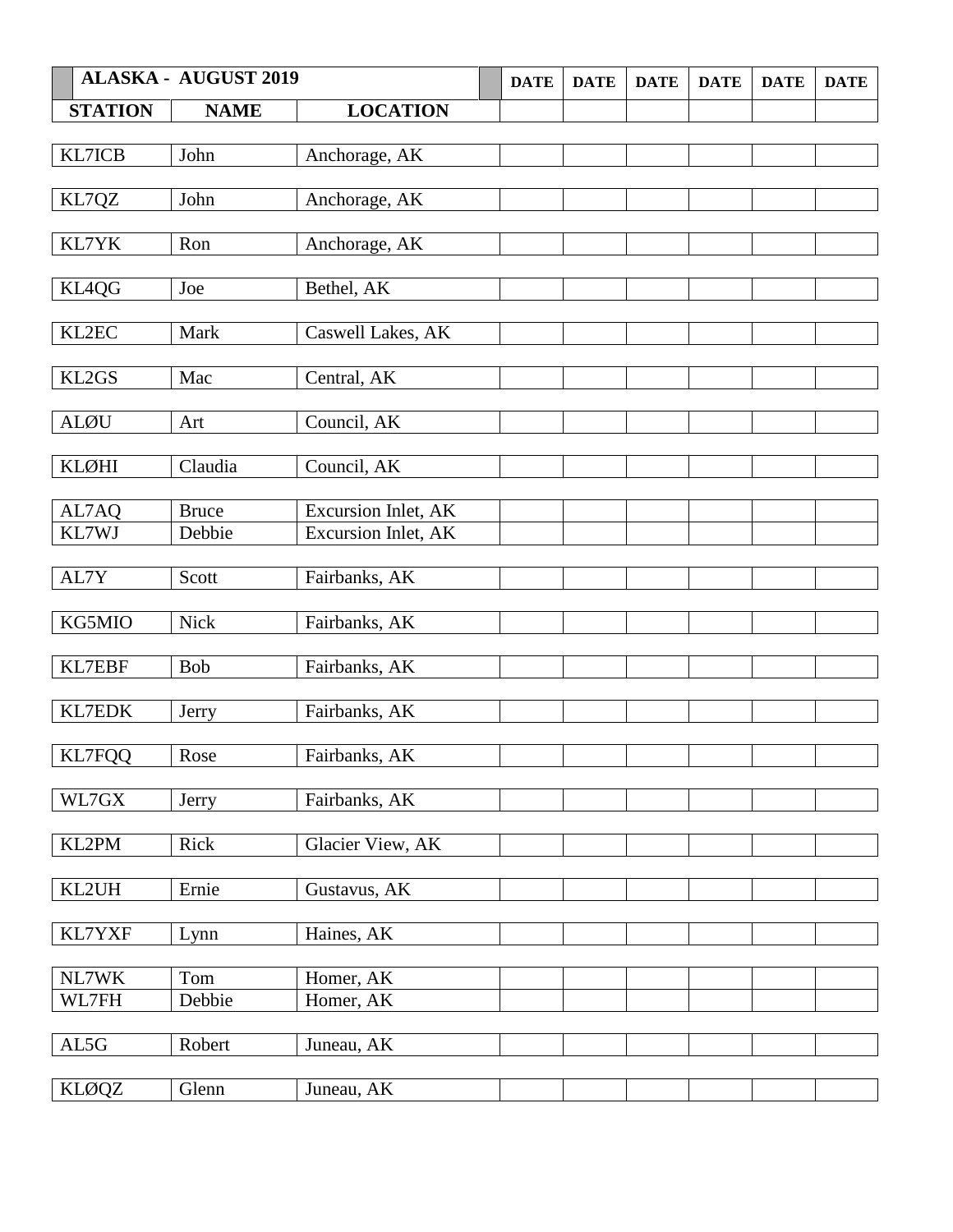| KL7JJB         | Delores                | Juneau, AK                 |  |  |  |
|----------------|------------------------|----------------------------|--|--|--|
| KL7HFI         | Jerry                  | Juneau, AK                 |  |  |  |
|                |                        |                            |  |  |  |
| KL7 IWC        | Larry                  | Juneau, AK                 |  |  |  |
| KL7IYD         | Jim                    | Juneau, AK                 |  |  |  |
| NL3A           | <b>Bill</b>            | Juneau, AK                 |  |  |  |
|                |                        |                            |  |  |  |
| WL7BKA         | Dave                   | Juneau, AK                 |  |  |  |
| WL7UQ          | Greg                   | Kasilof, AK                |  |  |  |
| WL7UR          | Karen                  | Kasilof, AK                |  |  |  |
|                |                        |                            |  |  |  |
| <b>KL4CA</b>   | Saunya                 | Ketchikan, AK              |  |  |  |
| <b>KL4CB</b>   | Allen                  | Ketchikan, AK              |  |  |  |
| KL7GIH         | Chris                  | Ketchikan, AK              |  |  |  |
|                |                        |                            |  |  |  |
| KL7NC          | <b>Bob</b>             | Ketchikan, AK              |  |  |  |
| NL7LL          | Gary                   | Ketchikan, AK              |  |  |  |
|                |                        |                            |  |  |  |
| WL7AUV         | Leroy                  | Ketchikan, AK              |  |  |  |
| <b>NØSUB</b>   | Don                    | Montana Creek, AK          |  |  |  |
|                |                        |                            |  |  |  |
| AL7LW<br>AL7LX | Larry<br><b>Brenda</b> | Nikiski, AK<br>Nikiski, AK |  |  |  |
|                |                        |                            |  |  |  |
| KL7IQQ         | Larry                  | Nikiski, AK                |  |  |  |
|                |                        |                            |  |  |  |
| KL7JHR         | Dennis                 | Ninilchik, AK              |  |  |  |
| KL7KL          | Martha                 | Ninilchik, AK              |  |  |  |
| N7HRO          | Dennis                 | North Pole, AK             |  |  |  |
|                |                        |                            |  |  |  |
| KL7JFT         | Don                    | Palmer, AK                 |  |  |  |
| KL2FA          | Carol                  | Palmer, AK                 |  |  |  |
|                |                        |                            |  |  |  |
| N7FXX          | Claude                 | Palmer, AK                 |  |  |  |
| WL7UL          | John                   | Peters Creek, AK           |  |  |  |
|                |                        |                            |  |  |  |
| <b>KE7FXM</b>  | Jimmy                  | Prince of Wales Isl., AK   |  |  |  |
|                |                        |                            |  |  |  |
| AL6G           | Mike                   | Sitka, AK                  |  |  |  |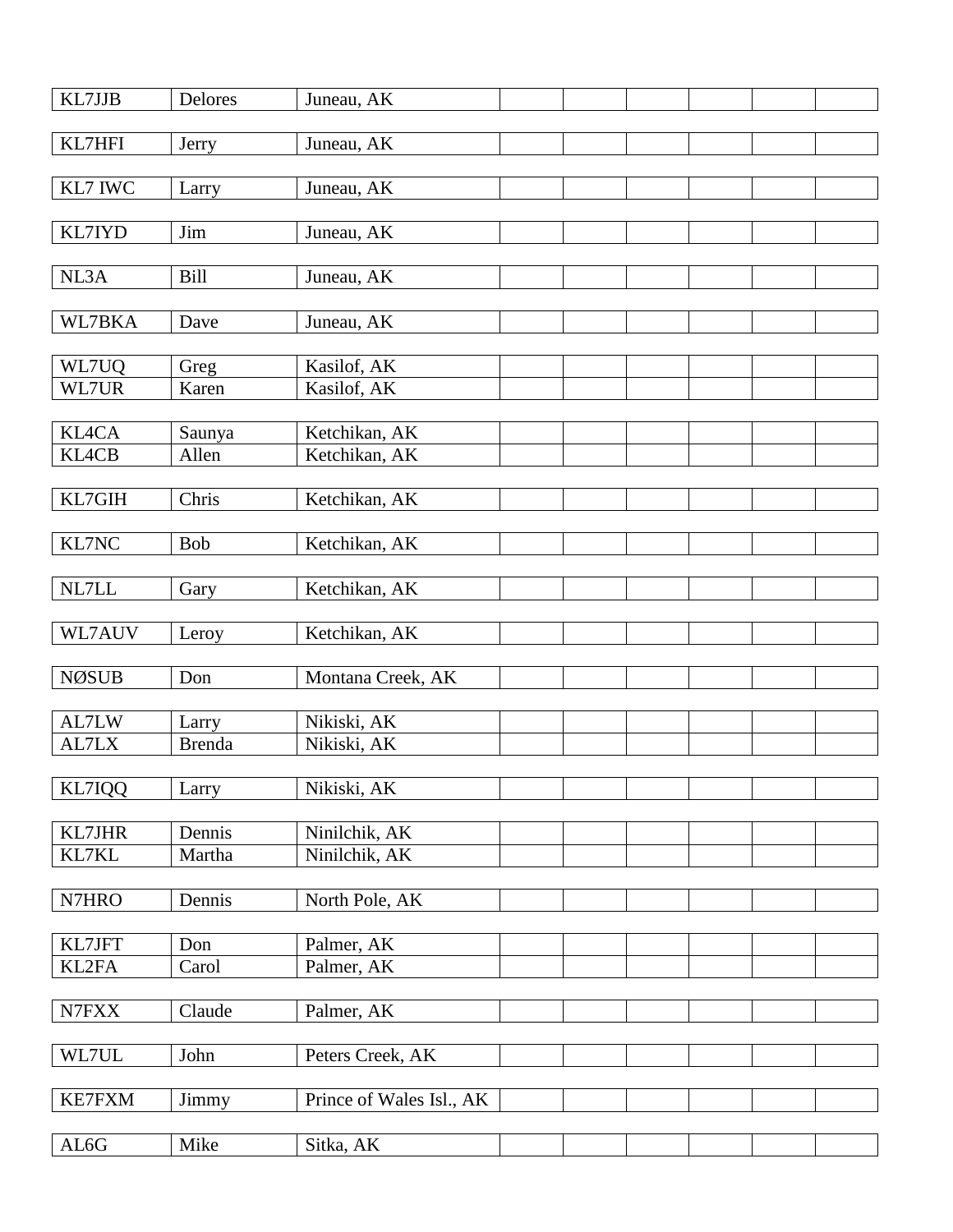| <b>KL7AN</b>      | Van                 | Soldotna, AK        |  |  |  |
|-------------------|---------------------|---------------------|--|--|--|
|                   |                     |                     |  |  |  |
| <b>WA1FVJ</b>     | $\operatorname{Ed}$ | Soldotna, AK        |  |  |  |
| <b>WWØTT</b>      | Don                 | Soldotna, AK        |  |  |  |
|                   |                     |                     |  |  |  |
| <b>KLØBK</b>      | Tom                 | Sourdough, AK       |  |  |  |
| AL7AC             | Will                |                     |  |  |  |
|                   |                     | Sterling, AK        |  |  |  |
| KL3CV             | Tim                 | Sterling, AK        |  |  |  |
|                   |                     |                     |  |  |  |
| WL7UP             | Ward                | Sterling, AK        |  |  |  |
| KL7ST             | Stanton             | Tok, AK             |  |  |  |
|                   |                     |                     |  |  |  |
| <b>KLØWX</b>      | Hal                 | Trapper Creek, AK   |  |  |  |
| <b>KL1AU</b>      | Nancy               | Trapper Creek, AK   |  |  |  |
|                   |                     |                     |  |  |  |
| AL <sub>4</sub> O | Larry               | Valdez, AK          |  |  |  |
| KL3SG             | Dee                 | Valdez, AK          |  |  |  |
| KL1IO             | Jim                 | Valdez, AK          |  |  |  |
|                   |                     |                     |  |  |  |
| WL7N              | Mark                | Ward Cove, AK       |  |  |  |
|                   |                     |                     |  |  |  |
| <b>KL4AD</b>      | Eric                | Wasilla, AK         |  |  |  |
| <b>KL7ILA</b>     | Mike                | Wasilla, AK         |  |  |  |
| KL7IRE            | Zanna               | Wasilla, AK         |  |  |  |
|                   |                     |                     |  |  |  |
| KL7KH             | Jim                 | Wasilla, AK         |  |  |  |
|                   |                     |                     |  |  |  |
| NL7S              | Bob                 | Wasilla, AK         |  |  |  |
| N7MVR             | Paul                | Willow, AK          |  |  |  |
|                   |                     |                     |  |  |  |
| <b>KL7HRN</b>     | $\operatorname{Ed}$ | Wolf Lake, AK       |  |  |  |
|                   |                     |                     |  |  |  |
| NL7QT             | Don                 | Wrangell Island, AK |  |  |  |
| <b>KLØVW</b>      | Bonnie              | Wrangell Island, AK |  |  |  |

| <b>ALASKA TOTAL</b>                         |  |  |  |
|---------------------------------------------|--|--|--|
|                                             |  |  |  |
| <b>TOTAL CHECK-INS (INCLUDING VISITORS)</b> |  |  |  |
|                                             |  |  |  |
| <b>TOTAL FORMAL TRAFFIC</b>                 |  |  |  |